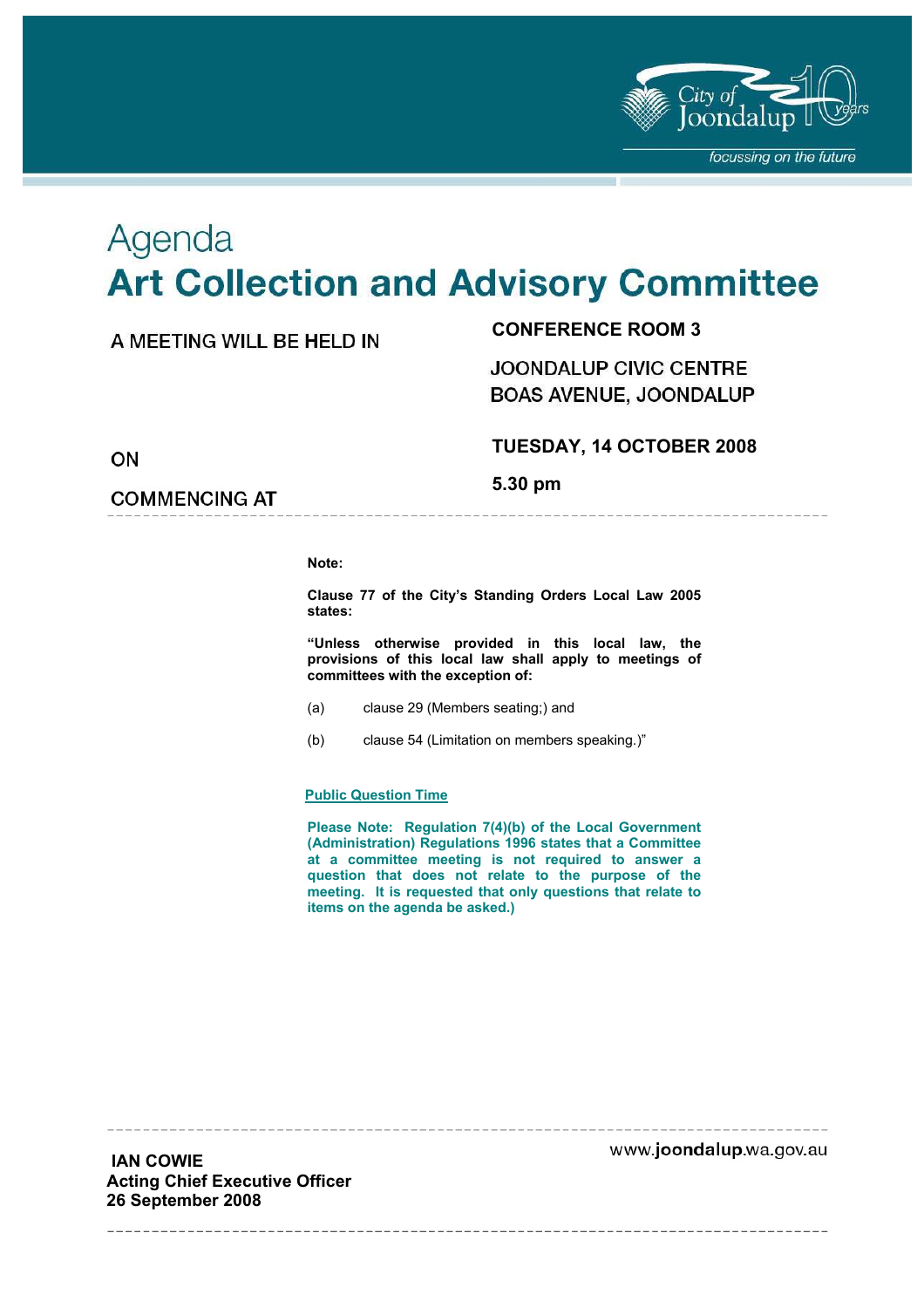# **CITY OF JOONDALUP**

Notice is hereby given that a meeting of the **ART COLLECTION AND ADVISORY COMMITTEE** will be held in Conference Room 3, Joondalup Civic Centre, Boas Avenue, Joondalup on **Tuesday, 14 October 2008** commencing at **5.30 pm**.

IAN COWIE Acting Chief Executive Officer **Joondalup** 26 September 2008 Western Australia

# **AGENDA**

#### **Committee Members (6)**

Mayor Troy Pickard Cr Geoff Amphlett Cr Kerry Hollywood Cr Brian Corr Cr Russ Fishwick Chief Executive Officer

#### **Quorum for meetings (3)**

The quorum for a meeting is to be at least 50% of the number of offices (whether vacant or not) of members of the committee.

#### **Simple majority:**

A simple majority is to be more than 50% of those members present at the meeting.

#### **Terms of Reference**

*To:* 

- approve art acquisitions within the available adopted budget funds;
- develop and maintain a visual art collection of significance and repute that reflects the cultural aspirations of the City of Joondalup and its expressed goals and policies;
- build an art collection of appreciating financial value, which constitutes a sound investment for the City;
- collect works of visual art of demonstrable excellence by artists of significance, consistent with the perceived developments in West Australian contemporary art;
- collect and commission selectively works of art which enhance the existing Collection and which foster an understanding, enjoyment and appreciation of the visual arts among the broader community and members of the general public;
- review the criteria established to determine the award winners.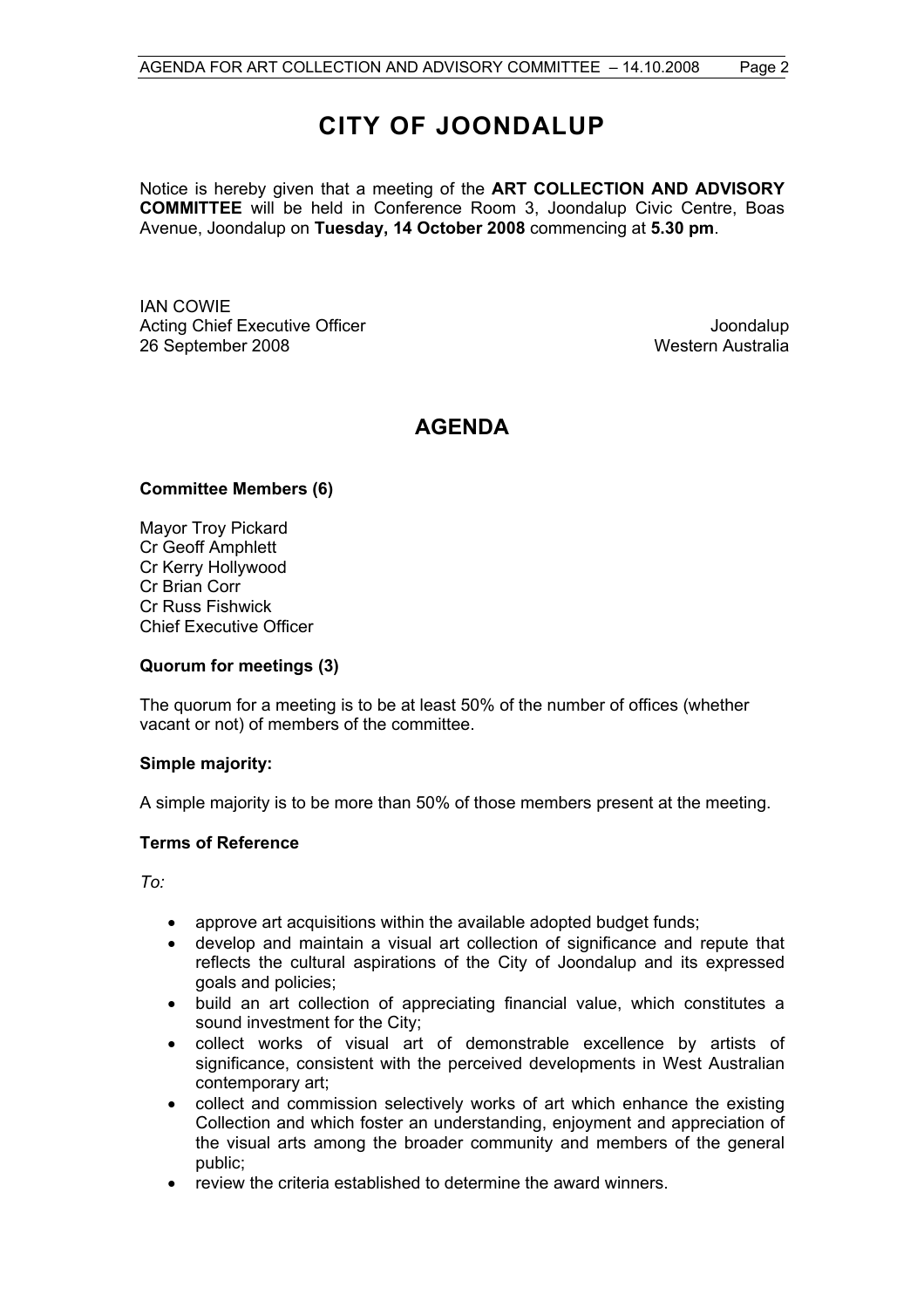#### **DECLARATION OF OPENING**

#### **ELECTION OF PRESIDING PERSON**

*Regulation 5.12 of the Local Government Act 1995 requires a committee appointed by a local government, to appoint a presiding person as the first item of business at its first meeting. Schedule 2.3 of the Act requires the Chief Executive Officer to preside. Nominations for the position of presiding person are to be given to the Chief Executive Officer in writing, with the vote to be conducted by ballot.* 

#### **ELECTION OF DEPUTY PRESIDING PERSON**

*It is advisable that the committee appoints a deputy presiding person, who would chair the meeting in the absence of the presiding person.* 

#### **PUBLIC QUESTION TIME**

*(Please Note: Regulation 7(4)(b) of the Local Government (Administration) Regulations 1996 states that a Committee at a committee meeting is not required to answer a question that does not relate to the purpose of the meeting. It is requested that only questions that relate to items on the agenda be asked.)*

#### **PUBLIC STATEMENT TIME**

Statements made at a Meeting of a Committee must relate to the purpose for which the meeting has been called.

#### **APOLOGIES/LEAVE OF ABSENCE**

#### **Leave of Absence previously approved**

Cr Russ Fishwick 1 September – 19 October 2008 inclusive

#### **ANNOUNCEMENTS BY THE PRESIDING PERSON WITHOUT DISCUSSION**

#### **DECLARATIONS OF INTEREST**

#### **IDENTIFICATION OF MATTERS FOR WHICH THE MEETING MAY SIT BEHIND CLOSED DOORS**

**PETITIONS AND DEPUTATIONS** 

#### **REPORTS**

**Item 1 Recommended purchases from the 2008 Invitation Art Award**